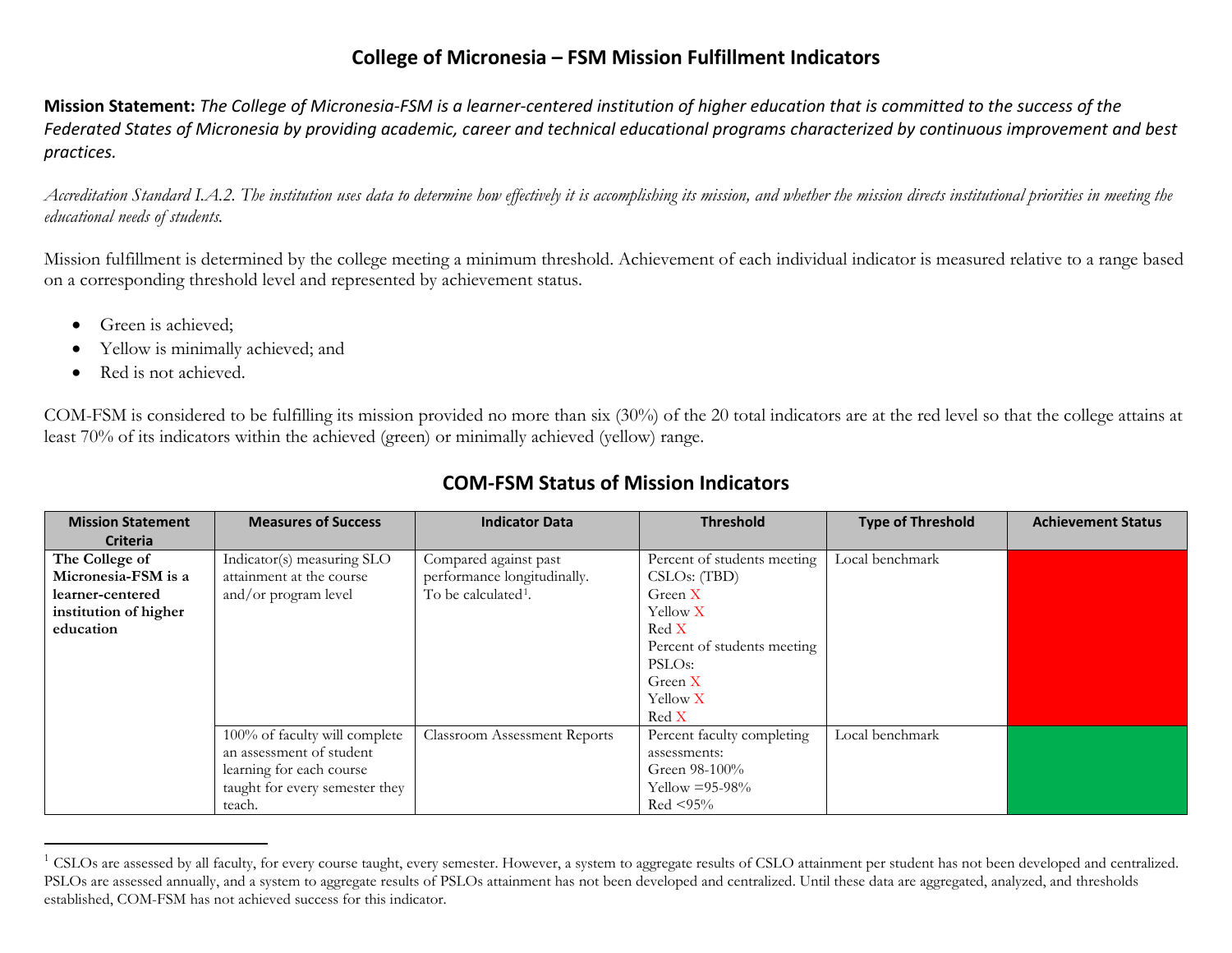| <b>Mission Statement</b><br><b>Criteria</b>                                            | <b>Measures of Success</b>                                                        | <b>Indicator Data</b>                                                                                                                                                                                                                                                                                                                                                                                                                                                        | <b>Threshold</b>                                                                                                                                                                                                                                                                                                                                                                                                                                           | <b>Type of Threshold</b> | <b>Achievement Status</b> |
|----------------------------------------------------------------------------------------|-----------------------------------------------------------------------------------|------------------------------------------------------------------------------------------------------------------------------------------------------------------------------------------------------------------------------------------------------------------------------------------------------------------------------------------------------------------------------------------------------------------------------------------------------------------------------|------------------------------------------------------------------------------------------------------------------------------------------------------------------------------------------------------------------------------------------------------------------------------------------------------------------------------------------------------------------------------------------------------------------------------------------------------------|--------------------------|---------------------------|
|                                                                                        | Student faculty interaction<br>benchmark (CCSSE 2014)                             | CCSSE Benchmark Score 51.0                                                                                                                                                                                                                                                                                                                                                                                                                                                   | <b>CCSSE Benchmark Score:</b><br>Green $\geq 50.0$<br>Yellow $=47.0 - 49.9$<br>Red < 47.0                                                                                                                                                                                                                                                                                                                                                                  | National benchmark       |                           |
|                                                                                        | Support for learners<br>benchmark (CCSSE 2014)                                    |                                                                                                                                                                                                                                                                                                                                                                                                                                                                              | <b>CCSSE Benchmark Score:</b><br>Green $\geq 50.0$<br>Yellow ≥47.0-49.9<br>Red < 47.0                                                                                                                                                                                                                                                                                                                                                                      | National benchmark       |                           |
| Percent credit hours taught by<br>full time faculty (NCCBP Fall<br>2013)               |                                                                                   | 84.10% of credits taught by full<br>time faculty<br>NCCBP %Rank 98%                                                                                                                                                                                                                                                                                                                                                                                                          | Percent of credits taught by<br>full time faculty:<br>Green $\geq 75\%$<br>Yellow $=64-74.9%$<br>$Red < 64\%$                                                                                                                                                                                                                                                                                                                                              | National benchmark       |                           |
|                                                                                        | Average credit section size<br>(NCCBP Fall 2013)                                  | 19.39 students per credit section<br>size<br>NCCBP %Rank 66% percentile                                                                                                                                                                                                                                                                                                                                                                                                      | Students per credit section<br>National benchmark<br>size<br>Green $\leq$ 25.0<br>Yellow $=25.1-30$<br>Red >30                                                                                                                                                                                                                                                                                                                                             |                          |                           |
| Percent full time students<br>(NCCBP Fall 2013)                                        |                                                                                   | 66.64% of student full time (12 or<br>more credits)<br>NCCBP %Rank 96%                                                                                                                                                                                                                                                                                                                                                                                                       | Students full time (12 or<br>more credits)<br>Green $\geq$ 48.5%<br>Yellow = $41-48.4%$<br>Red < 40.5                                                                                                                                                                                                                                                                                                                                                      | National benchmark       |                           |
|                                                                                        |                                                                                   |                                                                                                                                                                                                                                                                                                                                                                                                                                                                              |                                                                                                                                                                                                                                                                                                                                                                                                                                                            |                          |                           |
| that is committed to<br>the success of the<br><b>Federated States of</b><br>Micronesia | College provides higher<br>education (HE) access to all<br>four states of the FSM | College   Census  <br>State<br>Difference<br>Chuukese   14.1%   47.4%   -<br>33.3%<br>  $12.7\%$   $6.4\%$<br>Kosraean<br>$\frac{1}{6.3\%}$<br>Pohnpeian   60.0%   35.1%  <br>24.9%<br>  $12.4\%$   $11.1\%$   $1.3\%$<br>Yapese<br>Total<br>$99.2\%$   $100\%$<br>*Keeping in mind that not all<br>factors are within the direct<br>control of COM-FSM. However,<br>the college is tasked with taking<br>efforts to improve access and<br>equity when there is imbalance in | Census population for all<br>four states compared to<br>student population within<br>COM-FSM:<br>$Green = COM-FSM$<br>provides HE access to all<br>four states and at least 10%<br>of the college's students will<br>come from each FSM state.<br>$Yellow = Direct access is$<br>provided, but less than 10%<br>of the college's students<br>come from each FSM state;<br>however college can<br>document efforts to<br>mitigate under-<br>representation. | Local benchmark          |                           |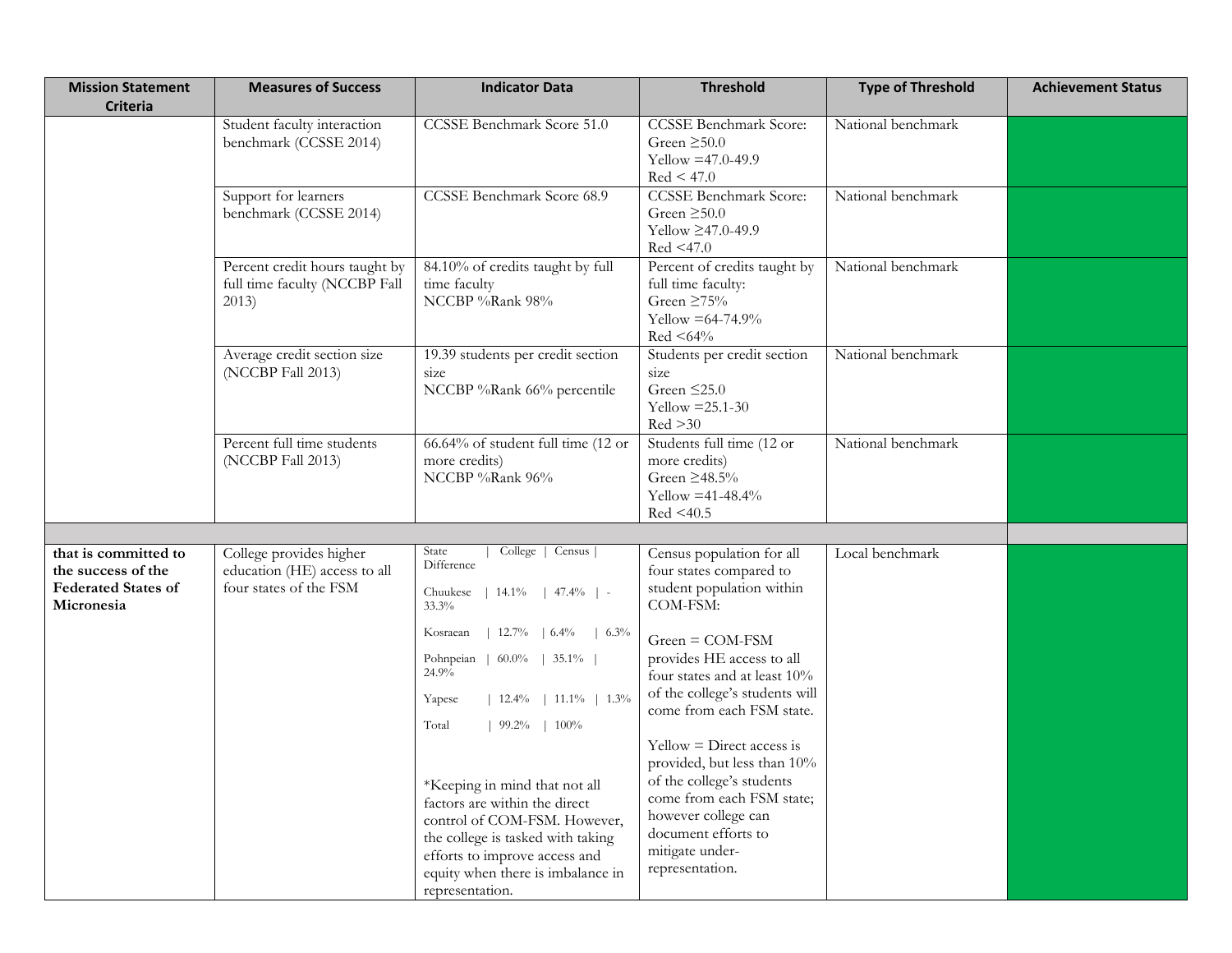| <b>Mission Statement</b><br><b>Criteria</b>                               | <b>Measures of Success</b>                                                                                            | <b>Indicator Data</b>                                                                                                                                                                                                                                       | <b>Threshold</b>                                                                                                                                                                                              | <b>Type of Threshold</b> | <b>Achievement Status</b> |
|---------------------------------------------------------------------------|-----------------------------------------------------------------------------------------------------------------------|-------------------------------------------------------------------------------------------------------------------------------------------------------------------------------------------------------------------------------------------------------------|---------------------------------------------------------------------------------------------------------------------------------------------------------------------------------------------------------------|--------------------------|---------------------------|
|                                                                           |                                                                                                                       |                                                                                                                                                                                                                                                             | $Red = Either direct access$<br>to all four states is not<br>provided or there is one or<br>more under-represented<br>population for whom the<br>college cannot document<br>actions to mitigate<br>imbalance. |                          |                           |
|                                                                           | Number of students annually<br>graduating (completing<br>programs) from career<br>programs prepared for<br>workforce. | CTE Graduates AY2012-13: 69<br>CTE Graduates AY2013-14: 88<br>Teacher Preparation (AA) 2013-<br>14:34<br>Teacher Preparation-Elementary<br>(TYC) 2013-14: 8<br>Public Health (AS) Graduates: AY<br>$2013 - 14:3$<br>Nursing (AS) Graduates AY<br>2013-14: 9 | Green >80 (aspirational)<br>Yellow $=50 - 80$ (level of<br>acceptable performance)<br>Red <50 (not acceptable<br>performance)                                                                                 | Local benchmark          |                           |
|                                                                           | % of students that completed<br>a career program and are<br>employed in related field.                                | 61.00% of students that<br>completed a career program and<br>are employed in a related field<br>NCCBP %Rank 40%<br>*acknowledging local labor<br>market challenges                                                                                          | Percent students that<br>completed a career program<br>and are employed in related<br>field:<br>Green $\geq 50\%$<br>Yellow = $40-49.9%$<br>$Red < 40.0\%$                                                    | Local benchmark          |                           |
|                                                                           | Programs linked to FSM<br>developmental priorities as<br>specified in the <b>FSM IDP</b> .                            | Agriculture (2), Education (2),<br>HTM, FMI (3), Marine Science,<br>HCOP, Public Health, and<br>Nursing.<br>Current total: 12                                                                                                                               | Green $=$ 5 or more<br>programs linked to the FSM<br>$\mathop{\rm IDP}\nolimits$<br>$Yellow = 3-4 programs$<br>linked to the FSM IDP<br>Red <3 programs linked to<br>FSM IDP.                                 | Local benchmark          |                           |
| by providing<br>academic, career and<br>technical educational<br>programs | Active and collaborative<br>learning benchmark (CCSSE<br>2014)                                                        | <b>CCSSE Benchmark Score 64.0</b>                                                                                                                                                                                                                           | <b>CCSSE Benchmark Score:</b><br>Green $\geq 50.0\%$<br>Yellow = 47.0-49.9%<br>Red < 47.0                                                                                                                     | National benchmark       |                           |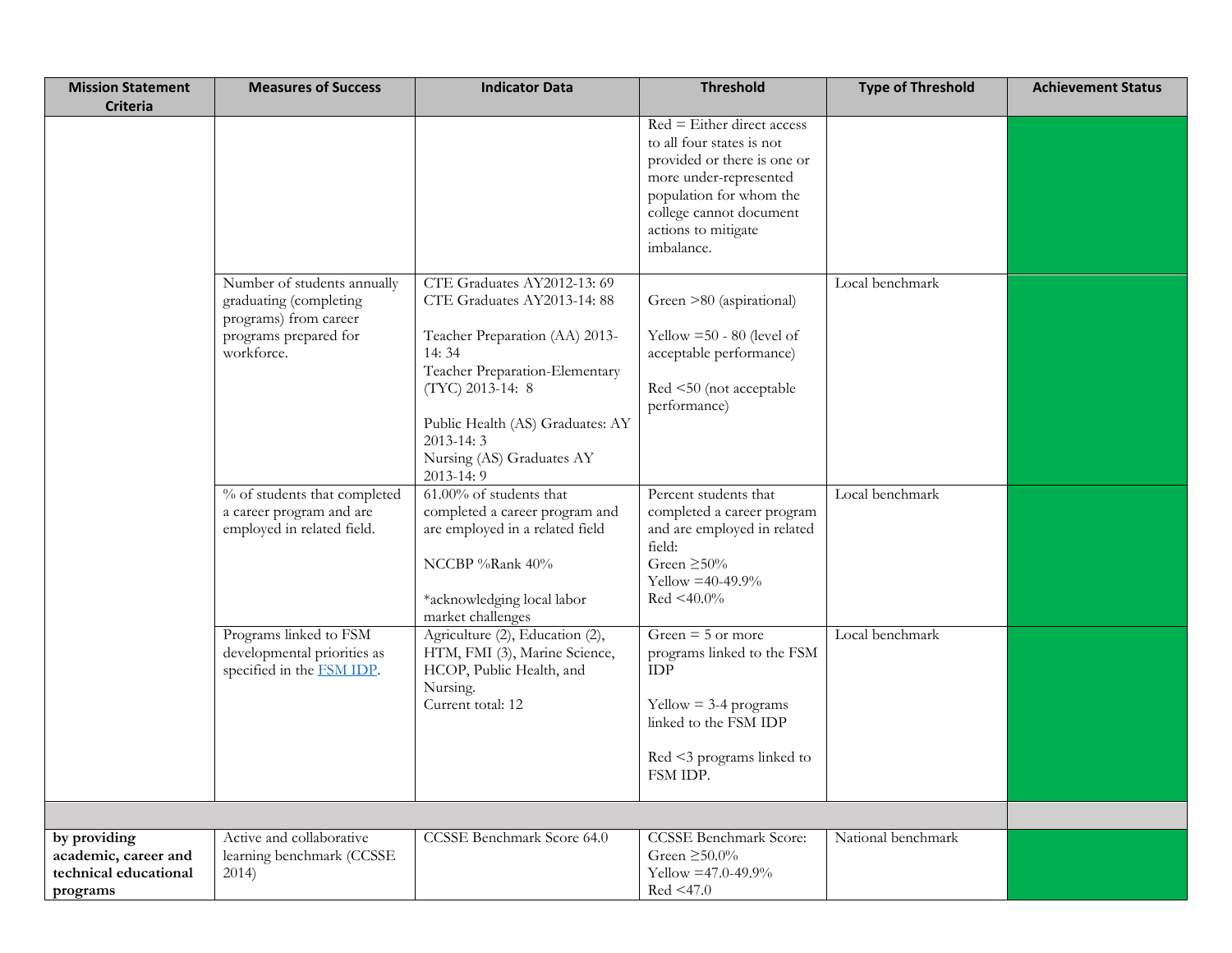<span id="page-3-1"></span><span id="page-3-0"></span>

| <b>Mission Statement</b>           | <b>Measures of Success</b>                                                                                                                                                                                                                                                                                                                                                                     | <b>Indicator Data</b>                                                                                                                                                                                                                                                                                    | <b>Threshold</b>                                                                                                                                  | <b>Type of Threshold</b> | <b>Achievement Status</b> |
|------------------------------------|------------------------------------------------------------------------------------------------------------------------------------------------------------------------------------------------------------------------------------------------------------------------------------------------------------------------------------------------------------------------------------------------|----------------------------------------------------------------------------------------------------------------------------------------------------------------------------------------------------------------------------------------------------------------------------------------------------------|---------------------------------------------------------------------------------------------------------------------------------------------------|--------------------------|---------------------------|
| <b>Criteria</b>                    |                                                                                                                                                                                                                                                                                                                                                                                                |                                                                                                                                                                                                                                                                                                          |                                                                                                                                                   |                          |                           |
| characterized by<br>continuous     |                                                                                                                                                                                                                                                                                                                                                                                                |                                                                                                                                                                                                                                                                                                          |                                                                                                                                                   |                          |                           |
| improvement and best<br>practices. | Academic programs and<br>support services will create<br>structured and coherent<br>guided pathways to student<br>end goals, with built-in<br>progress monitoring,<br>feedback, and ongoing<br>support at each step along the<br>pathway with the outcome to<br>increase graduation and<br>transfer rates.<br>Measures:<br>Guided Pathways<br><b>Graduation Rates</b><br><b>Transfer Rates</b> | Guided pathways (local) <sup>2</sup>                                                                                                                                                                                                                                                                     | Local: Each year the college<br>will create at least 2 guided<br>pathways for its two-year<br>programs:<br>Green: >2<br>$Yellow = 1$<br>$Red = 0$ | Local benchmark          |                           |
|                                    |                                                                                                                                                                                                                                                                                                                                                                                                | COM-FSM will be at least at the<br>median graduation rate in the<br>Pacific (IPEDS data Pacific<br>median graduation rate 14%).<br>COM-FSM rate 16.1% (2012<br>cohort)<br>Green: $\geq$ Median rate<br>Yellow = Median rate less $0.1$ -2%<br>$Red = Under median value by$<br>more than $2\%$           | Pacific regional graduation<br>rate:<br>Green: $\geq$ 14%<br>Yellow = $12-13.9%$<br>$Red < 12\%$                                                  | Regional benchmark       |                           |
|                                    |                                                                                                                                                                                                                                                                                                                                                                                                | COM-FSM will be at least at the<br>median transfer rate in the Pacific<br>(IPEDS data Pacific median<br>transfer rate 17%).<br>COM-FSM (IPEDS 2011 cohort<br>not reported). <sup>3</sup><br>Green: ≥ Median rate<br>Yellow = Median rate less $0.1$ -7%<br>$Red = Under median value by$<br>more than 7% | Pacific regional transfer<br>rate:<br>Green: $\geq$ 17%<br>Yellow = $10-16.9%$<br>$Red = <10\%$                                                   | Regional benchmark       |                           |
|                                    | Fall to fall persistence rate                                                                                                                                                                                                                                                                                                                                                                  | Fall-to-Fall Persistence Rate<br>$66.00\%$                                                                                                                                                                                                                                                               | Fall to Fall Persistence<br>Green $\geq 55.0\%$<br>Yellow = $48-54.9%$<br>Red <48%                                                                | Local benchmark          |                           |
|                                    | Percent full-time, first-time<br>students that completed in 3<br>years $(150\%)$                                                                                                                                                                                                                                                                                                               | 16.1% completed                                                                                                                                                                                                                                                                                          | Percent completed in 3<br>years:<br>Green $\geq$ 14%                                                                                              | Local benchmark          |                           |

<sup>&</sup>lt;sup>2</sup> This is a new initiative and the threshold is not anticipated to be met for the first time until AY16-17

 $\overline{a}$ 

<sup>3</sup> COM-FSM must formalize a process for obtaining and reporting transfer data, even if some of these data are anecdotal.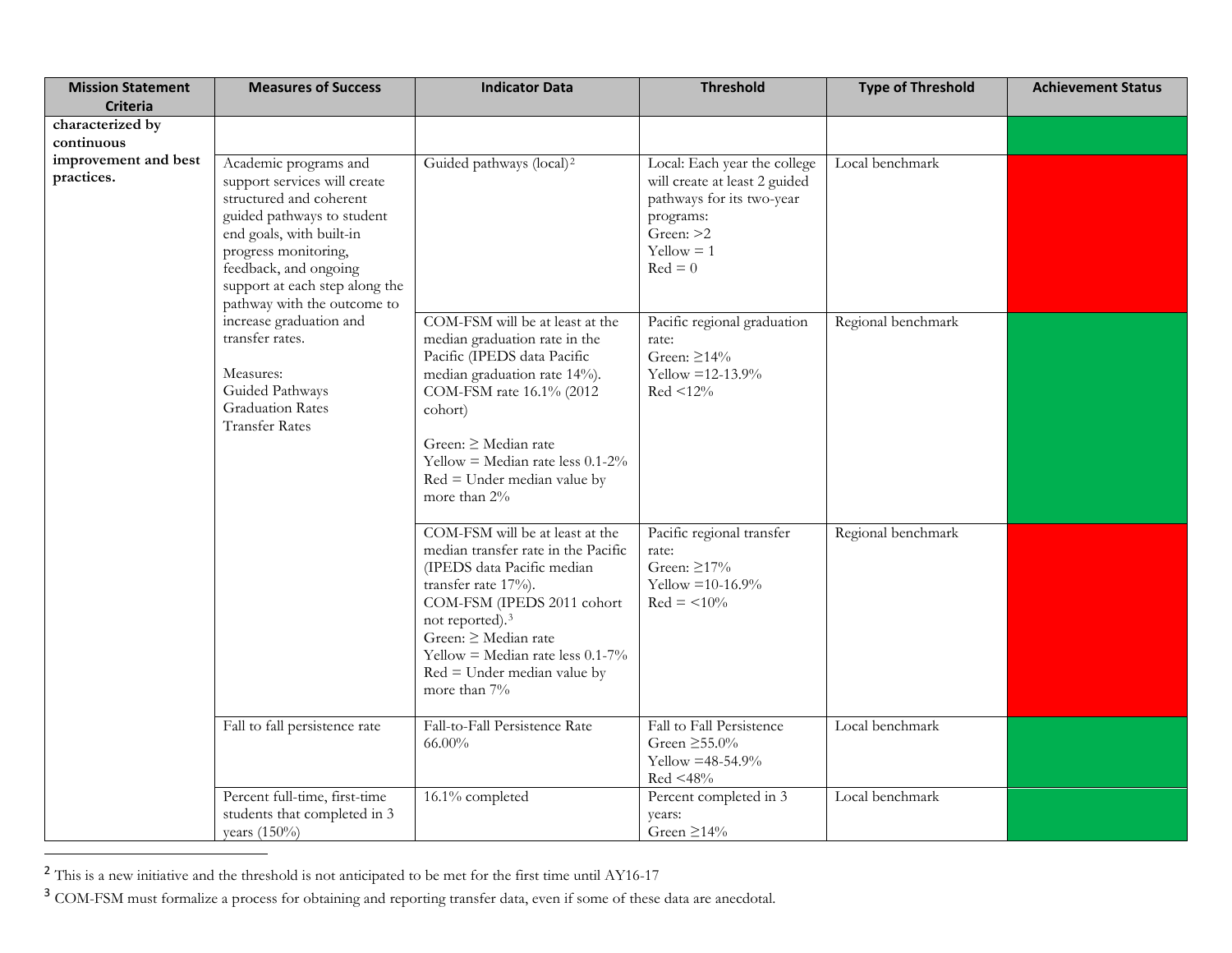| <b>Mission Statement</b><br><b>Criteria</b> | <b>Measures of Success</b>                                                                 | <b>Indicator Data</b>                                                                        | <b>Threshold</b>                                                                                                                         | <b>Type of Threshold</b> | <b>Achievement Status</b> |
|---------------------------------------------|--------------------------------------------------------------------------------------------|----------------------------------------------------------------------------------------------|------------------------------------------------------------------------------------------------------------------------------------------|--------------------------|---------------------------|
|                                             |                                                                                            |                                                                                              | Yellow = $10-13.9%$<br>$Red < 10\%$                                                                                                      |                          |                           |
|                                             | Institution-wide Credit<br>Grades<br>Success Rates (NCCBP Fall<br>2013) – Completion Rates | $%$ Completed $92.06\%$                                                                      | % Completed<br>Green $>91\%$<br>Yellow = $84.5 - 91\%$<br>$Red < 84.5\%$                                                                 | Local benchmark          |                           |
|                                             | Institution-wide Credit<br>Grades<br>Success Rates (NCCBP Fall<br>$2013$ ) – Passing Rates | Percent Students that received a<br>passing grade that enrolled in<br>credit courses. 70.96% | % Passing Grade (A, B, C,<br>Pass)<br>Green $>71\%$<br>Yellow = $69-70.9\%$<br>$Red < 69\%$                                              | Local benchmark          |                           |
|                                             | Meeting or exceeding<br>Accreditation Standards                                            | Accreditation Status - US<br>Regional Accreditation                                          | $Green = Regional$<br>accreditation without<br>sanction<br>$Yellow = Regional$<br>accreditation with warning<br>status<br>Red = Regional | Regional benchmark       |                           |
|                                             |                                                                                            |                                                                                              | accreditation with<br>probation or show cause<br>status                                                                                  |                          |                           |

## **Tally of Benchmark Indicator Types**

| <b>Mission Aspects</b>              | <b>Local Benchmark Indicators</b> | <b>Regional Benchmark Indicators</b> | <b>National Benchmarks Indicators</b> | <b>Total Indicators</b> |
|-------------------------------------|-----------------------------------|--------------------------------------|---------------------------------------|-------------------------|
| The College of Micronesia-FSM is    |                                   |                                      |                                       |                         |
| a learner-centered institution of   |                                   |                                      |                                       |                         |
| higher education                    |                                   |                                      |                                       |                         |
| that is committed to the success of |                                   |                                      |                                       |                         |
| the Federated States of Micronesia  |                                   |                                      |                                       |                         |
|                                     |                                   |                                      |                                       |                         |
| by providing academic, career and   |                                   |                                      |                                       |                         |
| technical educational programs      |                                   |                                      |                                       |                         |
| characterized by continuous         |                                   |                                      |                                       |                         |
| improvement and best practices.     |                                   |                                      |                                       |                         |
| <b>Total Indicators</b>             |                                   |                                      |                                       | <b>20</b>               |